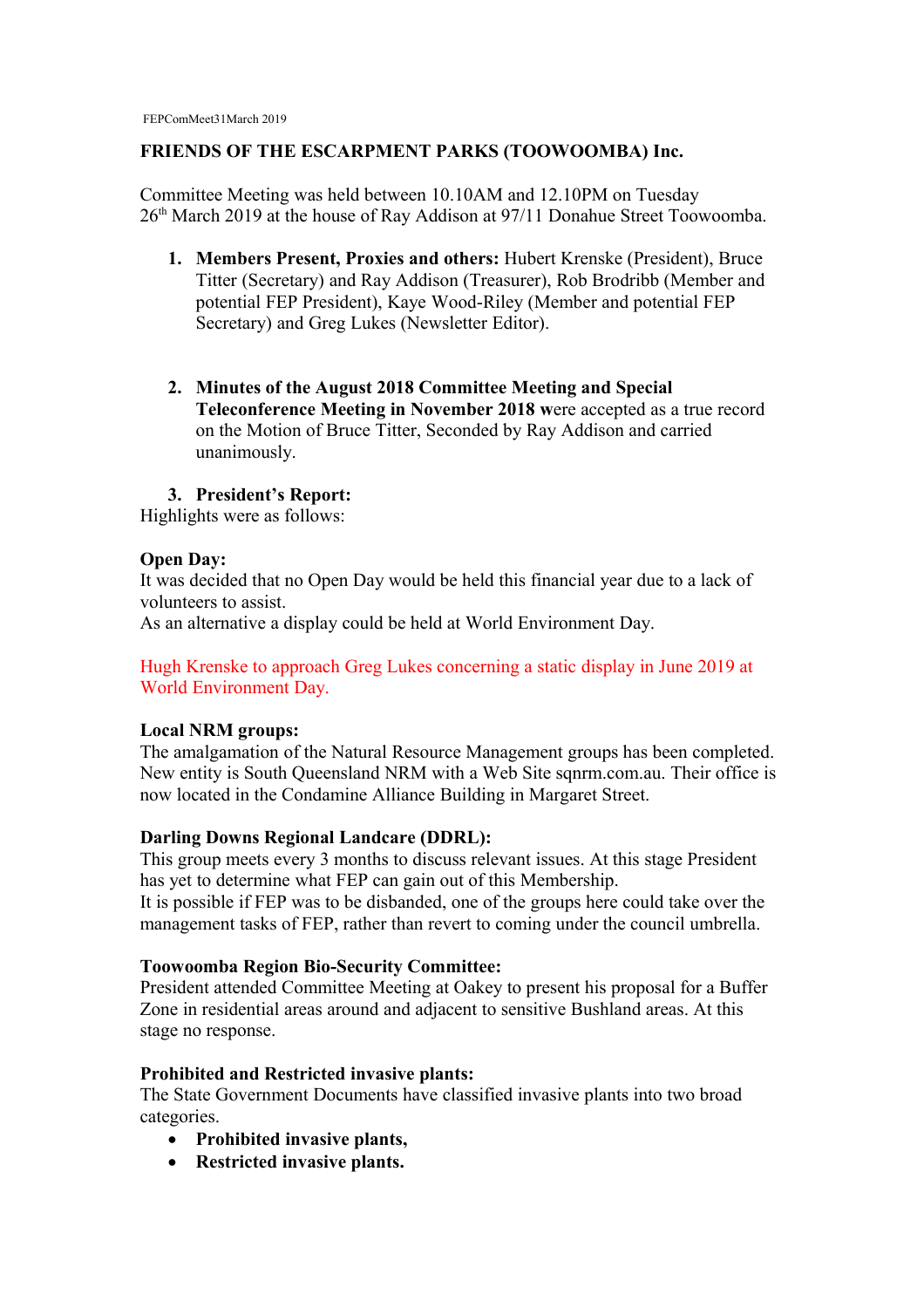Prohibited invasive plants are to be reported to the government immediately when located on public or private land.

What occurs then is not documented? Restricted invasive plants are divided into 4 categories (2,3,4,and 5).

A general discussion followed about the landowners responsibilities with these invasive plants. As the Governments guidelines are vague it was recommended that we write to Bio-Security Queensland to confirm its planned action.

Hugh Krenske to provide a copy of the 2 Bio Security Queensland Brochures to each Parkcare Coordinator.

Secretary to write a letter to Bio-Security Queensland concerning landowner's responsibility to eradicate.

#### **Coordinators:**

There has been some changes to the management of Parkcare groups in recent months.

Max Henderson from Duggan Park will work there one day each fortnight. In the meantime Coral and Michael McGoldrick will work in the park weekly with Michael McGoldrick to act as Coordinator and maintain records.

Bev Yates is now Coordinator of Hancock Street Park.

Other Parkcare Coordinators have not reported any issues.

# **National Volunteer Week (20th May 2019 to 26th May 2019):**

President has recommended to T.R.C. that he would like volunteers, Ray Addison (93) and Owen Benn (99) to be recognized for their contribution to FEP at this year's Morning Tea for Volunteers.

Hugh Krenske to make an official approach to T.R.C. to have Ray Addison and Owen Benn acknowledged in some form at the Morning Tea.

#### **Toowoomba Grammar School Volunteers:**

This year there were 22 students from T.G.S. involved in removal of lantana in Redwood Park. Local schools have contributed significantly to the control of Lantana. In the future students could be utilised in other parks.

#### **Grant Proposal from the Federal Government:**

President is in the process of putting in an expression of interest to obtain a grant for weed management in the northern section of Redwood Park. The area is very steep and Contractors would be more suitable than volunteers.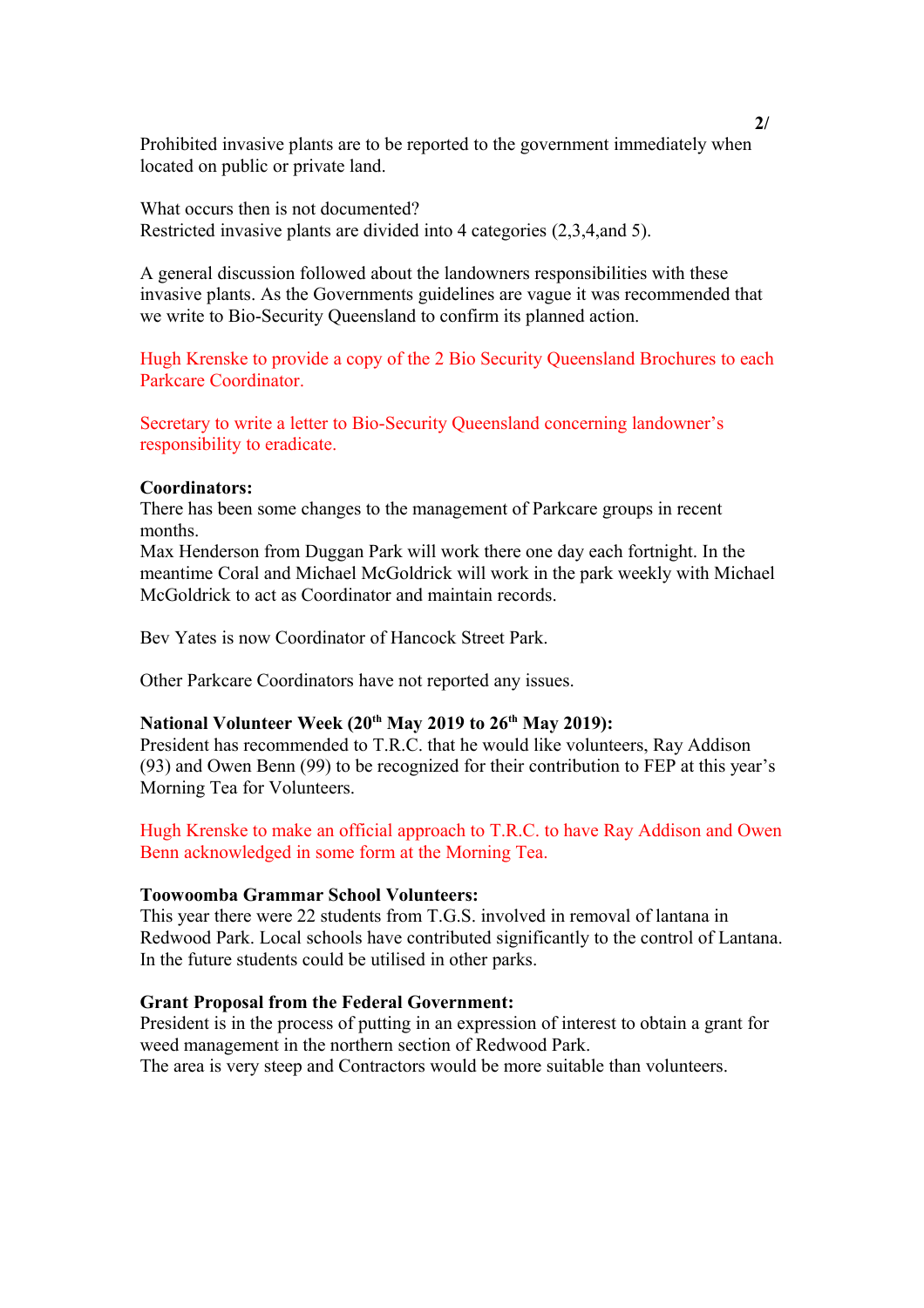#### **Volunteer Work Register:**

Volunteer Work register is now an on-line computer data system set up by Hugh Krenske for Parkcare Coordinators to input statistical information. Some Parkcare Coordinators are still reluctant computer users.

It is important that council has access to our volunteer statistics and definitely for our herbicide usage. Our Volunteer statistics are presented monthly to council meetings.

#### **FEP Web Site upgrade:**

FEP Web site requires upgrading.

Hugh Krenske has modified to some extent to include events, Newsletters and other FEP Documents.

#### **M.O.U.:**

FEP has now operated since July 2018 under M.O.U. Agreement with Council. Several attempts have been made to arrange a meeting at Redwood Park with someone from Conservation and Pest Management plus volunteers to discuss some issues in Redwood Park. Apart from a response from Mark Ready, no meeting was ever held.

Should we take this to be a reflection of council's attitude to FEP volunteers overall, or is just that the Conservation and Pest Management team do not have the resources to fulfil their responsibilities as documented in the M.O.U.?

#### **FEP for next year:**

Hugh Krenske intends to step down as President of FEP at next A.G.M. He is prepared to continue as an "Other Member" position on the committee. The role of the Committee has become very demanding due T.R.C. expectations and Work Place Health and Safety.

There has been involvement in other organisations as representative of FEP. These include Darling Downs Environment Council (D.D.E.C.) and the Darling Downs Regional Landcare (D.D.R.L.).

Hugh Krenske is of the opinion that D.D.E.C. would be the most useful to belong to as we can have an opportunity to shape the outcomes for our region. Geoff Sharpe is our representative on DDEC to its monthly meetings. It may be wise to use a "proxy" should Geoff Sharpe not be able to attend a meeting?

President's full Report is attached. President's Report accepted on a Motion by Hugh Krenske and seconded by Bruce Titter and carried unanimously.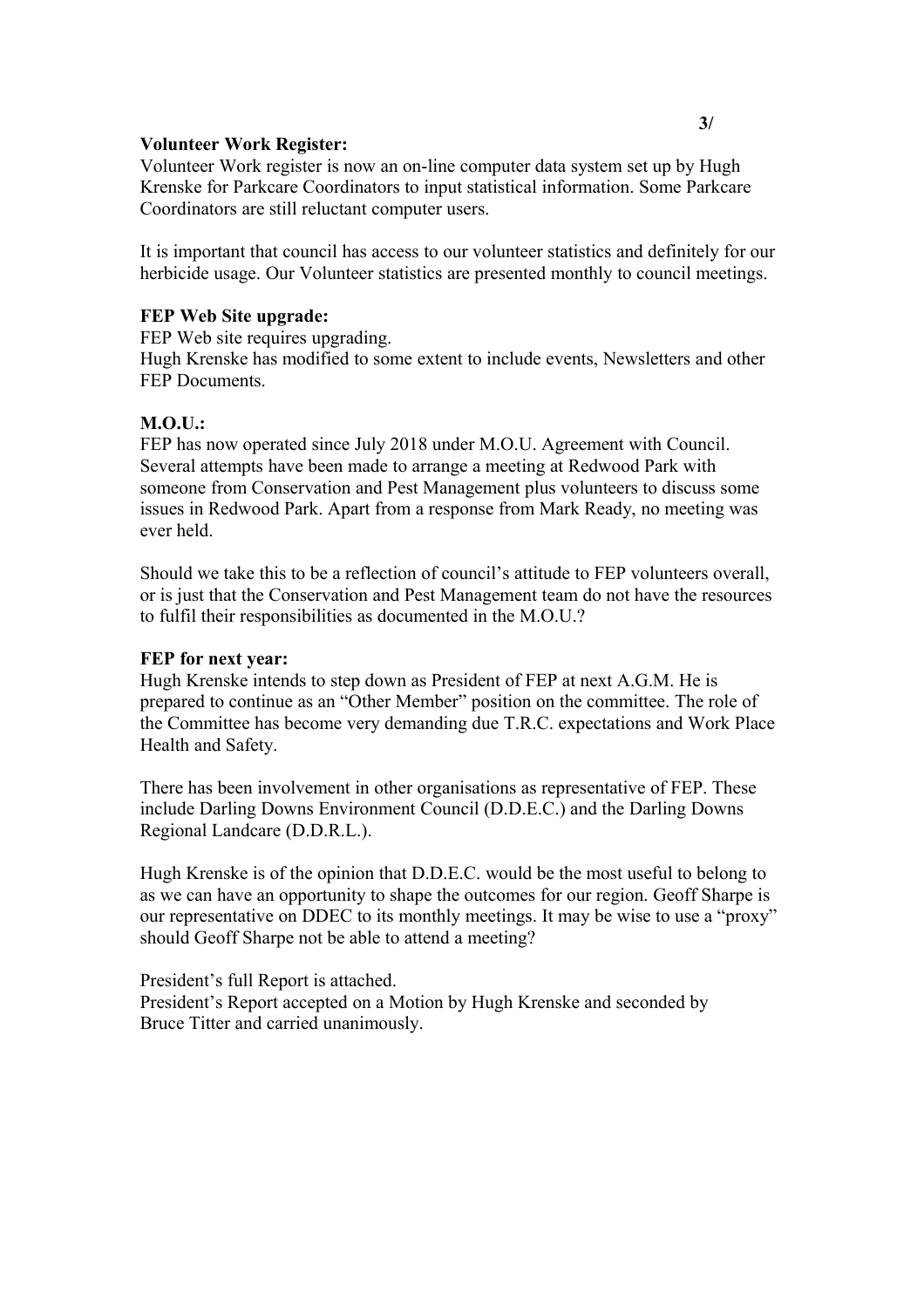#### **4. Treasurer's Report:**

Financial Statement for the period  $18<sup>th</sup>$  December 2018 to  $26<sup>th</sup>$  March 2019

| Balance as at 18th December 2018                             |                        |            | \$11,679.51 |
|--------------------------------------------------------------|------------------------|------------|-------------|
| Income:                                                      |                        |            |             |
| Membership                                                   | \$<br>220.00           |            |             |
| Donations                                                    | 120.00<br>\$           |            |             |
| <b>Bank Interest</b>                                         | \$<br>56.91            |            |             |
| <b>Community Grant</b>                                       | $\mathbb{S}$<br>38.20  |            |             |
| T.R.C. Grant                                                 | \$5,000.00             |            |             |
| <b>Total Income</b>                                          |                        | \$5,447.11 |             |
| <b>Expenses:</b>                                             |                        |            |             |
| Repayment of Grant                                           | 827.56<br>$\mathbb{S}$ |            |             |
| Tools & Equip.                                               | \$2,630.61             |            |             |
| Admin.                                                       | \$<br>47.04            |            |             |
| Catering                                                     | \$<br>202.37           |            |             |
| <b>Total Expenses</b>                                        |                        | \$3,707.58 |             |
| <b>Balance of Income over Expenditure</b><br>$-$ \$ 1,895.91 |                        |            |             |
| Balance as at 26 <sup>th</sup> March 2019                    |                        |            | \$13,419.04 |
| <b>Term Deposit</b>                                          |                        |            | \$7,000.00  |
| <b>Total assets</b>                                          |                        |            | \$20,419.04 |

#### **Comments:**

Grant funds from T.R.C. for \$5,000 were not fully utilised due to dry weather in parks and some funds were returned. With T.R.C. Grants, FEP cannot apply for another T.R.C.Grant until funds are fully spent with current Grant.

Treasurer's Full Report is attached.

Treasurer's Report accepted on a Motion by Ray Addison, seconded by Hugh Krenske and carried unanimously.

## **5. Matters arising from the two previous Meetings:**

## **5A. Maintenance of FIRST AID KITS in each individual park.**

All First Aid Kits must be regularly inspected to ensure that all medical items are current.

Hugh Krenske to obtain 4 to 10 Snakebite kits from T.R.C. for distribution to Parkcare Coordinators.

Hugh Krenske to ensure that each park has a First Aid Kit and Snakebite Kit.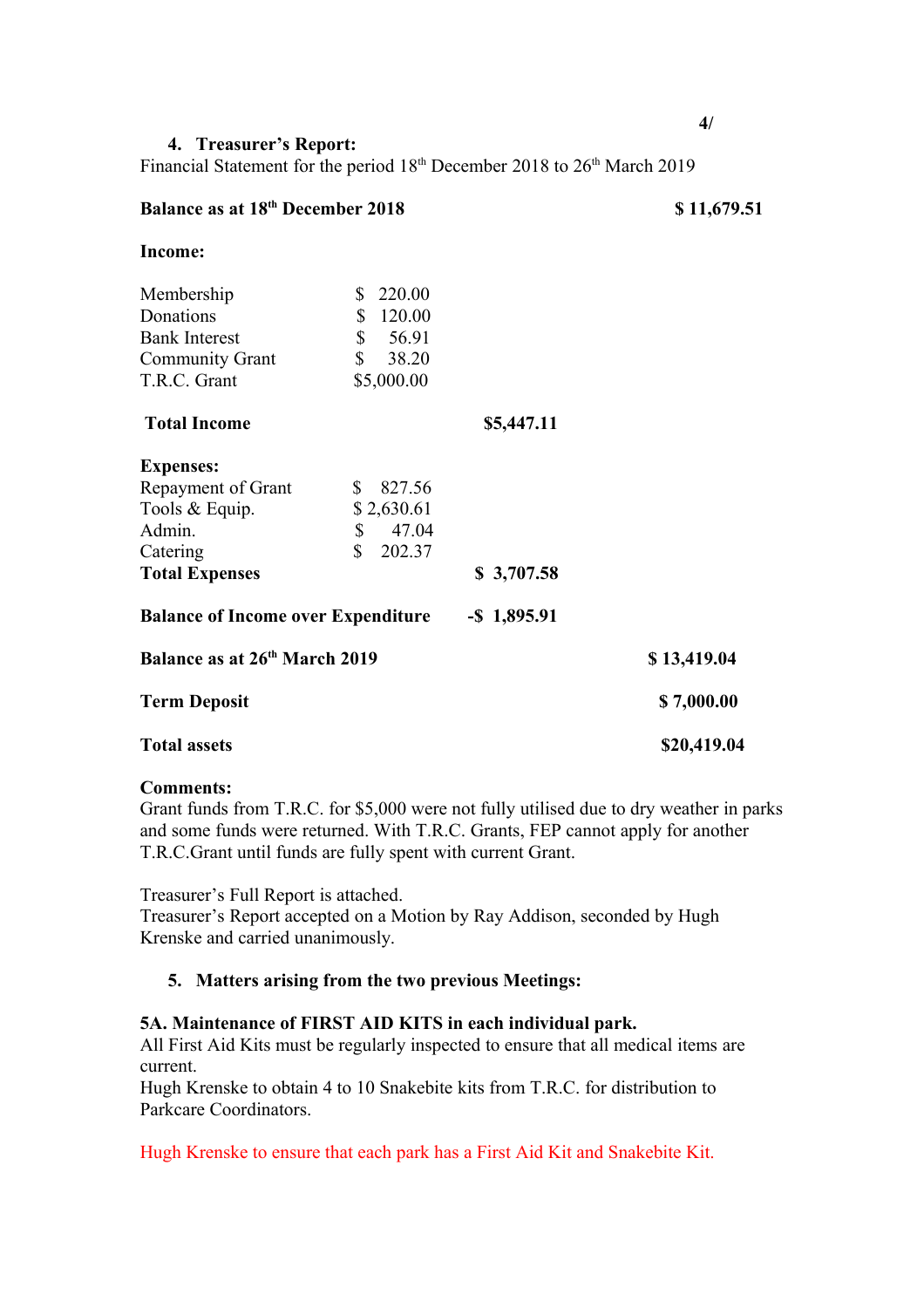#### **5B. Action Plans for each park.**

Hugh Krenske has forwarded an ACTION PLAN template to each Parkcare Coordinator for completion and return for T.R.C... Some Parkcare Coordinators have submitted their ACTION PLAN under M.O.U. to council but no response to date.

## Hugh Krenske to follow up with council.

## **5C. Volunteers Guidelines.**

In theory new Volunteers and Parkcare Coordinators are to sign an Acknowledgement Form to confirm that the Volunteer has read the Volunteers Guidelines and that the Parkcare Coordinator has fully trained the Volunteer.

These signed Acknowledgements are required in case of an incident which requires an investigation.

Some Volunteers and/or Parkcare Coordinators are refusing to sign the Acknowledgements. Hugh Krenske agreed to visit each park to resolve and record who has signed the Acknowledgements on the computer data base.

# Hugh Krenske was to visit each park to resolve.

## **5D. Computer to update Work Registers and Herbicide usage for T.R.C.**

Hugh Krenske confirmed that he has developed a computer program to record all work performed by volunteers in each park and herbicide usage for multiple purposes of Committee and T.R.C.

Hugh Krenske formally approached T.R.C. for them to become the host for FEP data and council declined.

Hugh Krenske will consider other options. In June 2019 he is to present his computer data base program to Q.W.a.L.C.

## **5E. Storage of Herbicides and Record of Tools at different Parks.**

Hugh Krenske to review all storage items in the Container and reorganise. Ray Addison will arrange a date to meet Hugh Krenske at Redwood Park to assist with the reorganisation for storage of poisons and equipment. Both and Rob Brodribb will review the situation at Neilsen Park.

FEP has to contact T.R.C. to confirm their requirements for storage of Poisons and Herbicides at relative Parks.

Hugh Krenske, Ray Addison and Rob Brodribb to review all storage items and Herbicide storage at Redwood Park and Neilsen Park as appropriate.

Hugh Krenske to contact T.R.C. concerning their requirements for storage of poisons and Herbicides.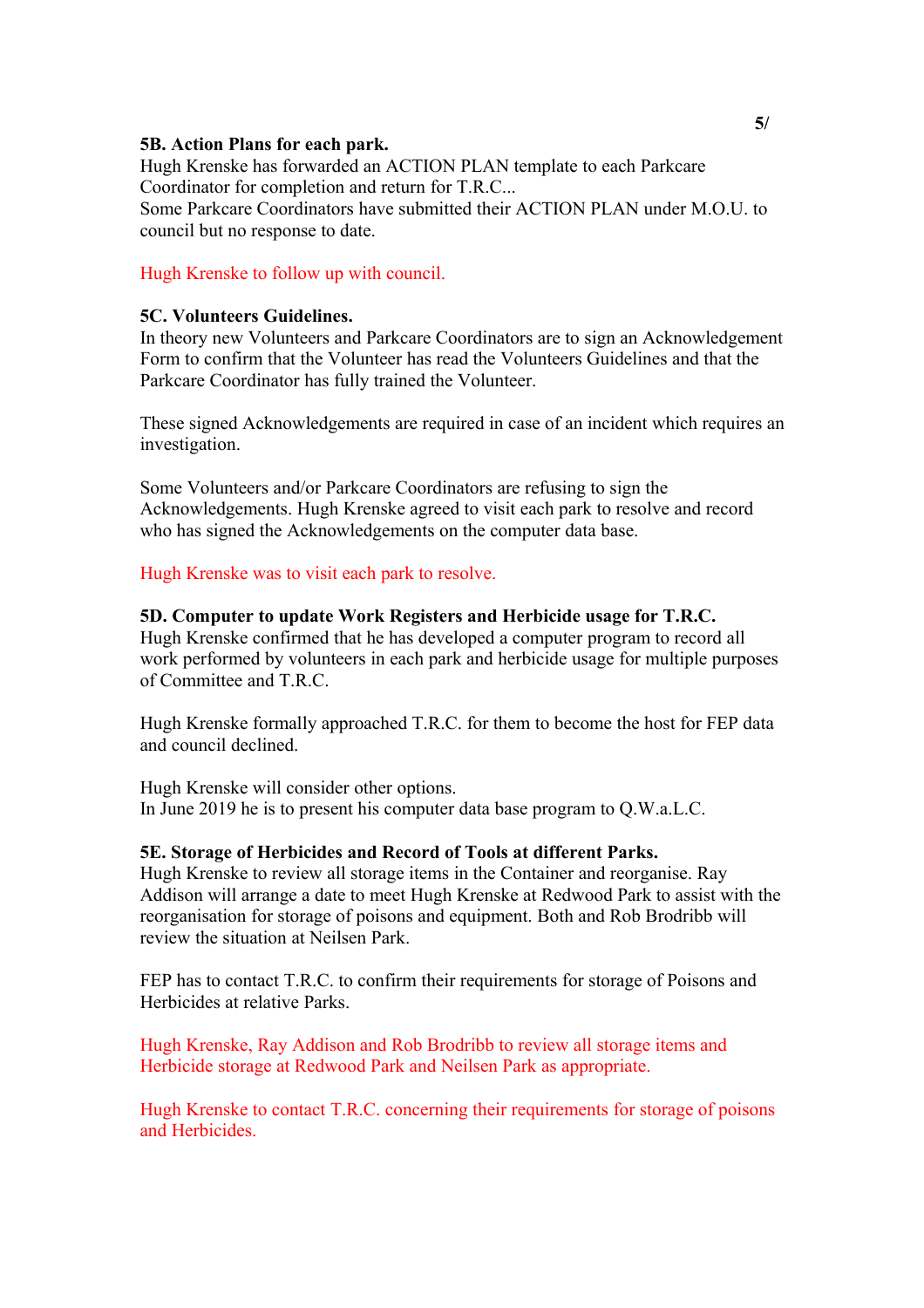Ray Addison has a full Inventory of all Tools and Equipment held. He has to make arrangements with each Parkcare Coordinator for them to complete an Inventory of all their tools each January and June each year.

Ray Addison to complete Tool Inventory and make arrangements for each Parkcare Coordinator to confirm Tool held.

#### **5F. Reimbursement of car petrol expenses for transport of herbicides and equipment within Redwood Park.**

Hugh Krenske advised submission of a tentative Application to T.R.C. for reimbursement of petrol expenses. The issue is under investigation by T.R.C.

A general discussion was held concerning other options. Will await decision by council before any further action.

#### **6. CORRESPONDENCE**

## **INWARD.**

**6A. E-Mail from Melinda Covey-Hansen T.R.C. Coordinator Healthy Living, Sport and Active Recreation requesting a Survey response by 15th February 2019.**

Forwarded to Committee, Newsletter Editor for information.

## **6B. E-Mail letter from QWALC for completion of Insurance Survey which is to be completed by 28th February 2019.**

Completed and returned on 1<sup>st</sup> February 2019 by Secretary.

#### **6C. E-Mail from Darling Downs Regional Landcare with Minutes from Committee Meeting on 19th February 2019 at Clifton.** Forwarded to Committee.

# **6D. E-Mail from T.R.C. concerning proposed J.E.Duggan Park upgrade with the commencement of Stage 2.**

#### **6E. E-Mail from Suzanne Holden (Travel Coordinator) concerning the lack of signage in Redwood Park and Jubilee Park.**

Forwarded to committee to be discussed at next Meeting. Hugh Krenske advised that the issue has been addressed.

## **6F. E-Mail from Naomi Tonscheck (Inland Rail-A.R.T.C.) who has requested an Environmental Impact Statement from FEP.**

Forwarded to committee and Hugh Krenske confirmed that FEP was unable to assist.

## **6G. E-Mail from Ben Beeton "Save Mount Lofty Action" requesting Support from FEP**

Forwarded to Committee. No action to be taken by FEP.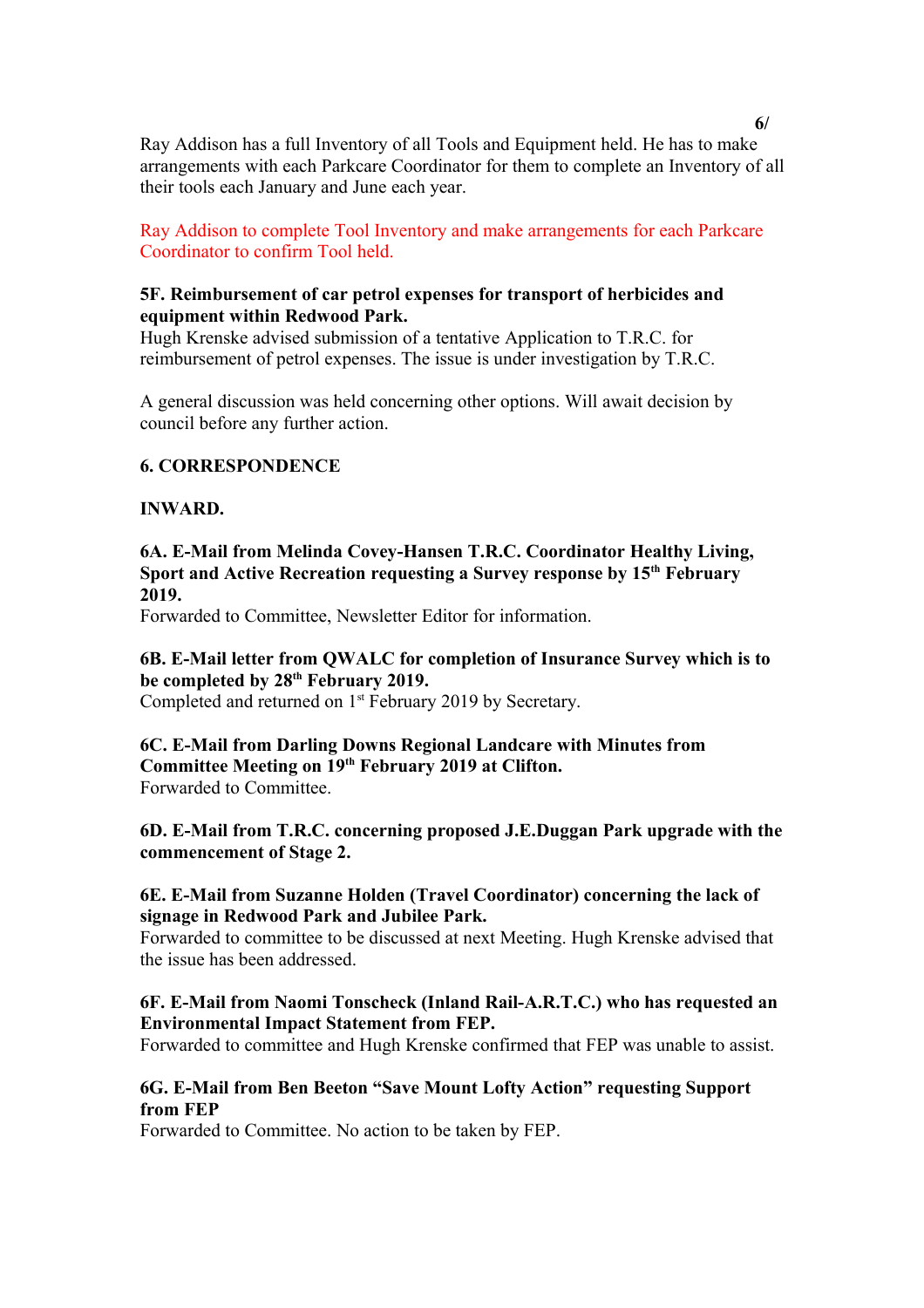# **6H. E-Mail letter from Q.W.& L.C. with current Insurance Certificates until 31 March 2020.**

Forwarded to Committee.

# **OUTWARD.**

**6I. Submission of Grant Application for amount of \$5,000 to T.R.C. for removal/Treatment of Environmental weeds.**

# **6J. E-Mails and letters sent out to Members who have their Subscriptions overdue.**

Ray Addison advised that there are still 2 long term Members who have outstanding subscriptions for 2 years. Ray Addison will contact. Also there are 26 Members who have subscriptions in arrears. Bruce Titter agreed to contact them and advise that they will be deleted from Membership after  $1<sup>st</sup>$  July 2019 if not brought up to date.

Ray Addison and Bruce Titter to contact members with membership still in arrears.

Motion moved by Bruce Titter that all Inward and Outward correspondence be accepted, seconded by Hugh Krenske and carried unanimous

# 7. **Newsletter and Publicity.**

Greg Lukes advised that Geoff Sharpe offered to take over the FEP Newsletter while he was away. He will follow up with Geoff Sharpe.

## **8. Membership.**

Proposed New Members: Catherine Chinnock Family Proposed by: Bruce Titter and Seconded By: Greg Lukes. Membership Accepted.

## **9. General Items.**

## **9A. Volunteers at Charmaine Court Bushland Park would like change their parks name to LEOPARD ASH ENVIRONMENTAL PARK as numerous beautiful Leopard Ash trees are found there.**

A general discussion revealed that park types have different designations, however to submit to T.R.C. and await their decision.

Bruce Titter to submit a request to T.R.C. for name change.

## **9B. Proposed A.G.M. for 2019.**

Discussion was held about date for A.G.M. and it was decided to hold A.G.M. on Saturday 27 July 2019 at Toowoomba Regional Library commencing at 10AM.

Hugh Krenske advised that he will organise a Guest Speaker.

Bruce Titter to book Library and send out relative Notices to Members.

Hugh Krenske to source a guest Speaker.